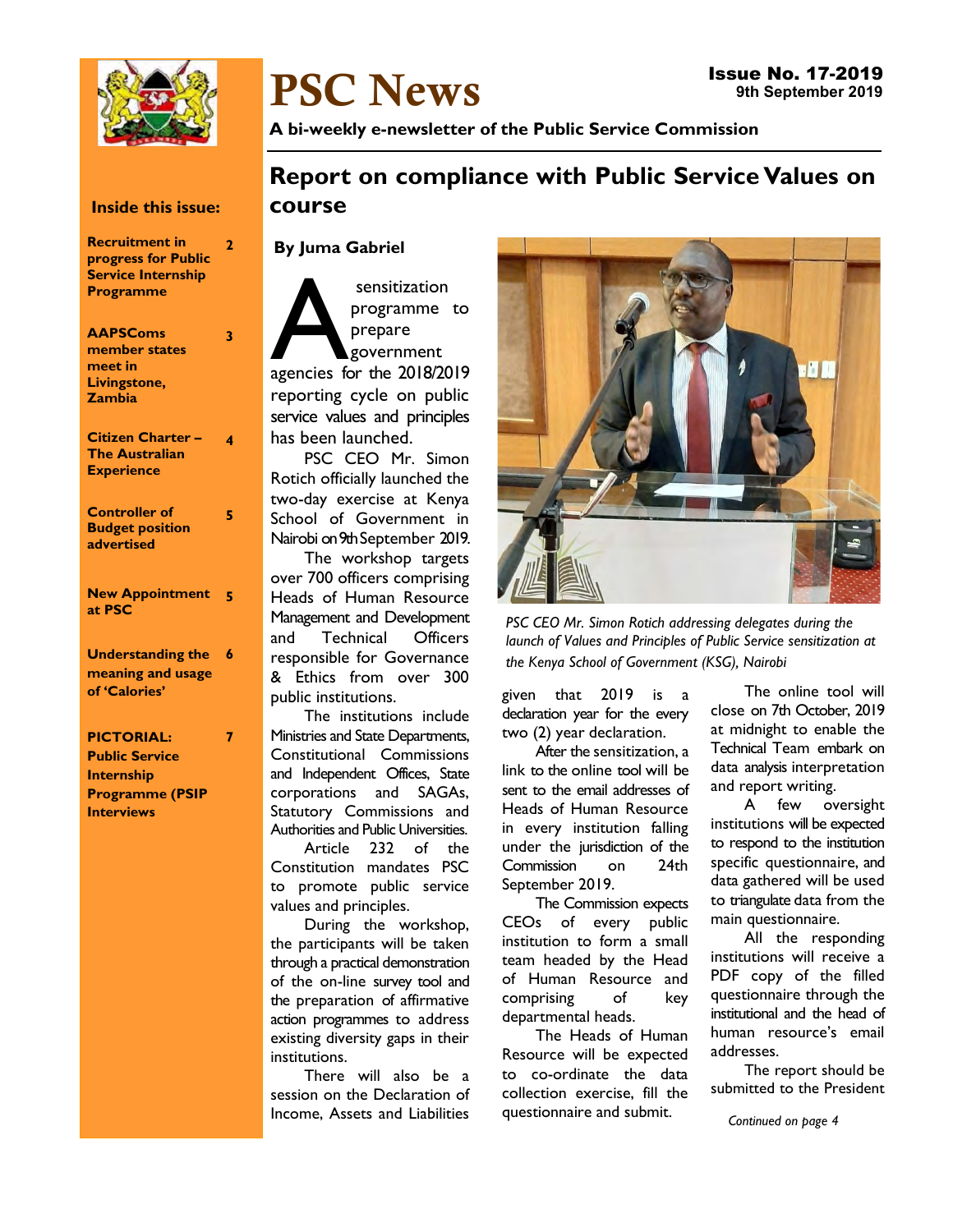## Recruitment in progress for Public Service Internship Programme



Commissioner Reuben Chirchir during a press briefing at the Rift Valley Institute of Science and Technology (RVIST), Nakuru

## By Badi Khamis

**Public Service**<br> **Commission** is<br>
committed to ensure<br>
that recruitment in the<br>
ongoing Public Service Internship ublic Service Commission is committed to ensure that recruitment in the Program (PSIP) interviews reflect the face of Kenya.

Commissioner Dr. Reuben Chirchir said this at the Rift Valley Institute of Science and Technology (RVIST), Nakuru on 3rd September 2019 when interviews of over 8,000 shortlisted candidates for internship programme commenced countrywide.

Dr. Chirchir said that the essence of having the interviews conducted all over the country is to have all the youths from every corner of the country get involved in the program.

"We want to have the face of Kenya. That's why we are recruiting at constituency level," he said.

Public Service Commission began interviewing candidates for the Public Service Internship Program (PSIP) on 3rd September 2019 in 16 centers across the country. The program is among the Public Service Commission's flagship ventures under the current strategic plan.

It aims at equipping young graduates with public service technical and professional skills and prepare them for job market. In this first round of the exercise the commission will recruit 3,600 graduates out of a short-list of 8000 candidates.

The interviews are a platform for the Commission to interact with shortlisted graduates and verify their qualification, validity of academic

certificates they poses, home county and constituencies.

According to Dr. Chirchir the interviews will also measure the suitability of candidates to be absorbed to the public service as interns.

Once the Commission completes the recruitment, the successful candidates' skills will be matched with corresponding available positions in various state departments for deployment. The interns will serve for a period of one year.

The recruited candidates will be under tutelage of experienced public savants where they will be mentored and rigorously trained to enable them to acquire adequate work experience.

Commissioner Chirchir disclosed that the Commission will give special attention to the Persons Living with Disabilities (PWDs) and the marginalized groups during the recruitment process. "We want an all-inclusive process," he added.

The commission is also in the process of asking the private sector, and other departments to embrace the program with the aim of expanding the internship slots and absorb more interns in the coming years.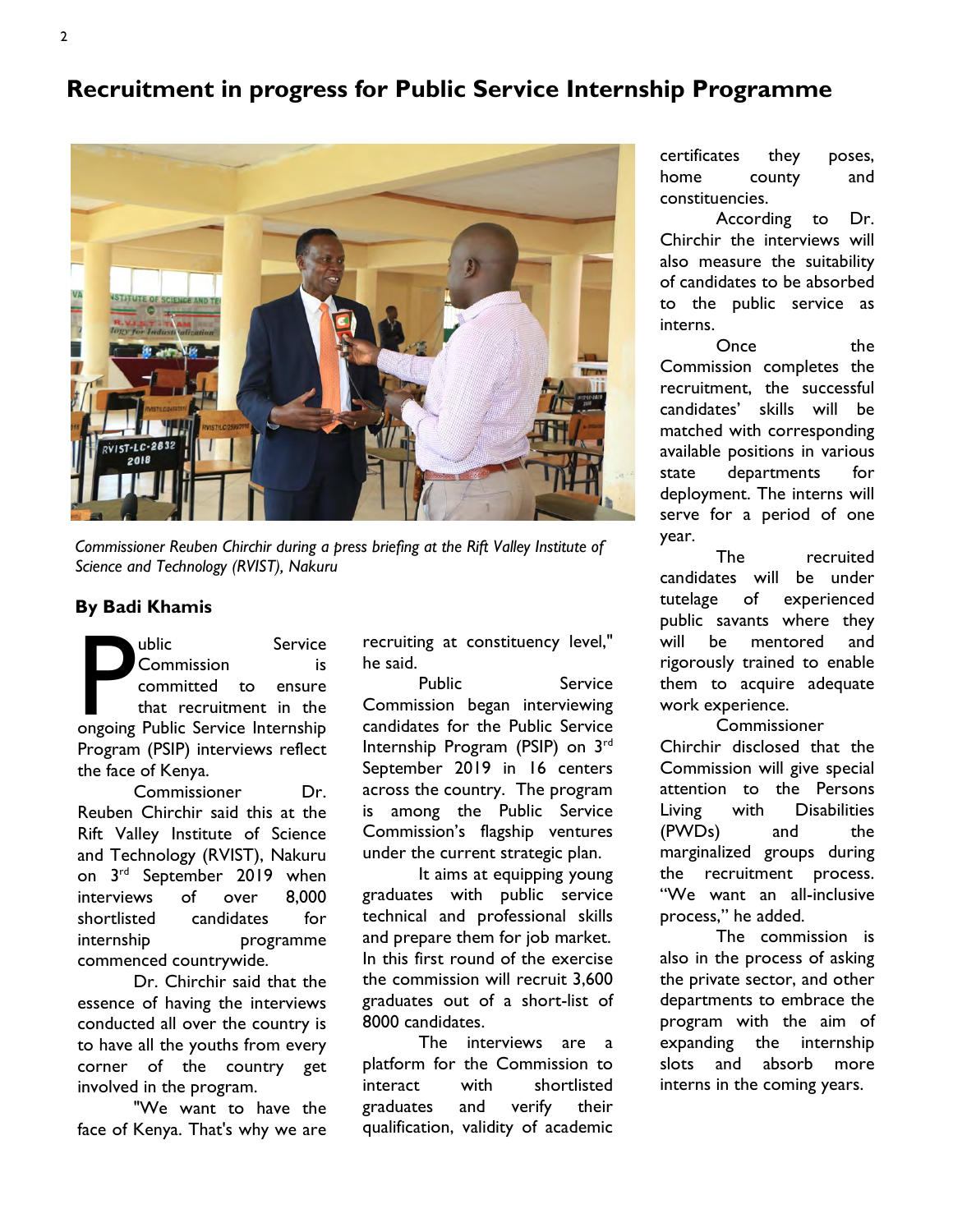## AAPSComs member states meet in Livingstone, Zambia

### By Badi Khamis & Habel Shiloli

The Chairman, Public<br>Service Commission<br>Mr. Stephen Kirogo<br>last month led a PSC<br>delegation to attend an Executive he Chairman, Public Service Commission Mr. Stephen Kirogo last month led a PSC Committee (EXCO) meeting of the Association of African Public Service Commissions (AAPSComs) in Zambia.

Mr. Kirogo who is also the current Vice Chairperson of the AAPSCOMS was accompanied by Commissioners Dr. Mary Mwiandi and Amb. Patrick Wamoto, CEO Mr. Simon Rotich, Deputy Commission Secretary Mrs. Jane Chege and Acting Director, Board Management Services Mr. George Mukabi.

The two-days-meeting was held in Livingstone on 29<sup>th</sup> and 30th September 2019 to deliberate on Promotion of professionalism in the conduct of the business of the member states Commissions.

Key presentations that were discussed during the conference include Fostering the Values and Principles of Public Administration among African Workers; The importance of ICT's in enhancing Values and Principles in Public Administration; The Importance of enhanced Values and Principals in Public Service Administration to Economic Development; The Challenges of attaining Human Development in an underperforming Public Service; and The Role of the Labour Movement in enhancing



(L-R) Commissioners Mary Mwiandi, Patrick Wamoto, CEO Simon Rotich and Deputy Commission Secretary Ms Jane Chege duriung the Association of African Public Services Commissions (AAPSComs) meeting in Livingstone, Zambia

Values and Principles of Public Administration.

Others were, The Role of Public Micro Finance Institutions in enhancing Public Service Delivery; The Role of Pension Houses in Servicing Public Service Institutions; The role of the Banking Sector to Public Service Institutions; Enhancing Service Delivery in the Health Sector through Values and Principles of Public Administration; and Sharing of Best Practices among Public Service Commissions in Africa on the implementation of the Values and Principles of Public Administration as enshrined in the African Union Charter on Public Administration.

The EXCO has a mandate to; provide strategic direction to the General Assembly; propose and recommend the agenda for



PSC Chairman Mr Stephen Kirogo giving a present to one of AAPScoms official in Livingstone Zambia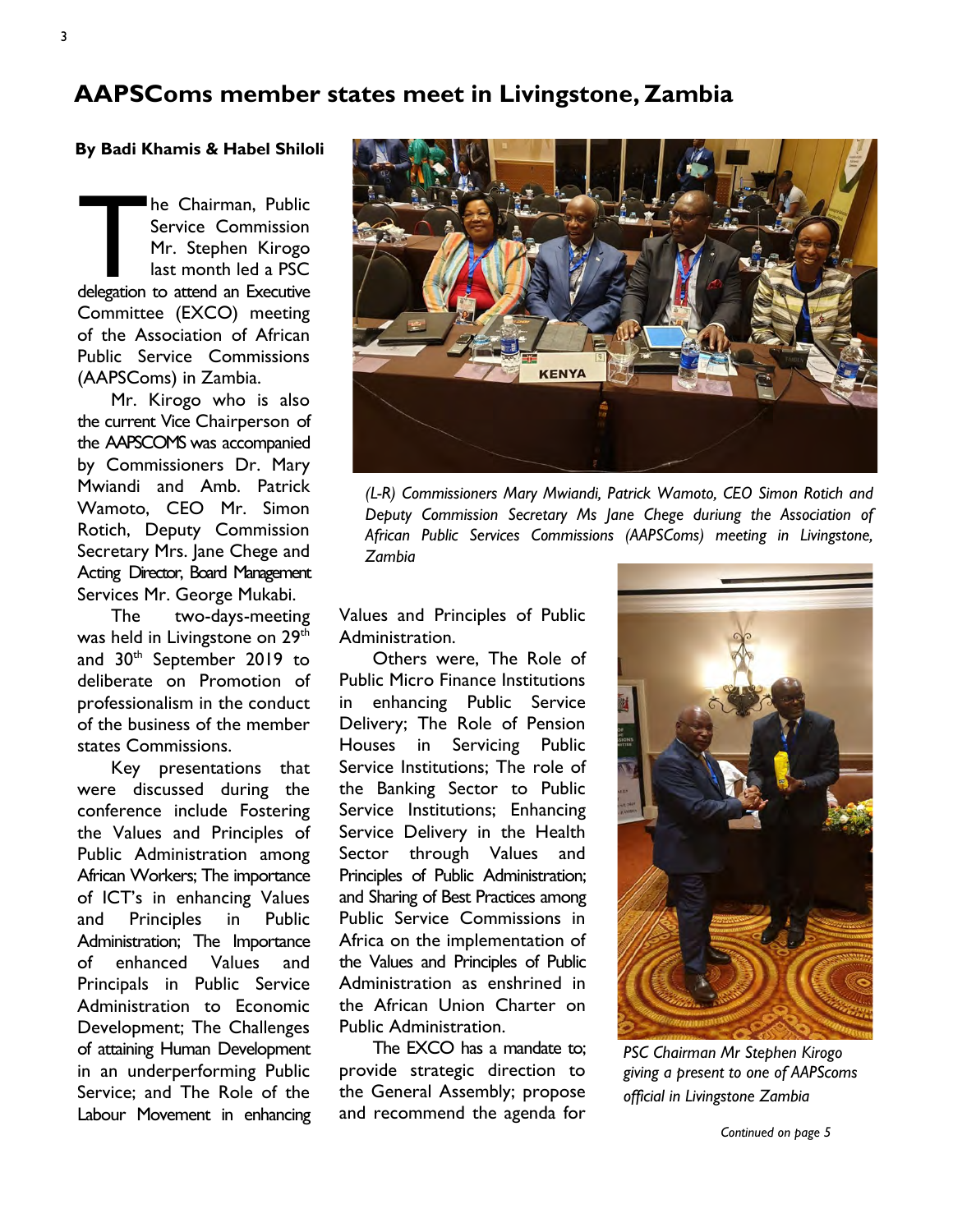# Public Service Values and Principles report on course

Continued from page 1

and Parliament before 31st December 2019.

The exercise is a culmination of work undertaken by a PSC Technical Team appointed to spearhead the preparation of the 2018/19 Values and Principles Compliance Evaluation Report.

The team supported by the Commissioners Dr. Reuben Chirchir and Dr. Joyce Nyabuti developed the online evaluation questionnaire and loaded it to the on-line monkey survey platform.

The survey questionnaire is in line with performance standards and indicators adopted by the Commission; and piloted the main survey instrument with 17 public institutions between 3rd and 6th September 2019.

## Citizen Charter –The Australian Experience

#### By Juma Gabriel

ervice charter is<br>
considered by most<br>
scholars as a powerful<br>
tool for fostering change.<br>
They have the potential to ervice charter is considered by most scholars as a powerful tool for fostering change. empower clients and act as surrogate for competition where none exists. The extent to which they assist clients to voice concerns and seek redress depends partly on the level of awareness of service charters among clients.

Author Morley Glicken in an article "The citizen's charter and a  $21<sup>st</sup>$ century vision" published in Public Money and Management Journal in 1992 traces the use of charters back many centuries.

He says the most famous charters are the Magna Charta of 1215 adopted by King John of England, and the People's Charter of 1838 written by William Lovett of the London Working Men's Association.

As was mentioned in the previous article, the modern Citizen's Charter was first introduced in the UK by the Prime Minister John Major in 1991.

In Australia, the citizen charter model was introduced in 1997 as part of government reform agenda to improve the quality of service provided by agencies to the Australian community and promote a more open, clientfocused public service.



Gabriel Juma

The charters are open to public scrutiny and are intended to ensure that organizations focus on service delivery, measure and assess performance and initiate performance improvement.

Every public entity has developed a citizen charter save for policy making bodies. The implementation of the charters is monitored by the Department of Finance and Administration which publishes a whole-of-government report.

Simon James, Kristina Murphy and Monika Reinhart in their article titled "The Citizen's Charter: How Such Initiatives Might Be More Effective" and published in 2005 singles out the Australian Taxpayers' Charter as a good example of a successful approach to public sector management in improving service delivery.

The development of the Australian Taxpayers' Charter was based on wide consultation involving

Tax Office staff, the general public and other groups from business and the community, tax advisers and other government agencies over a period of two years.

After the launch, the Charter was sent to taxpayers with their tax returns and explanatory literature and publicized on television and radio.

The key learning point from the Australian experience is that any government or public entity adopting the citizen charter model of service delivery should adopt a systematic approach.

This involves careful and systematic preparation including extensive examination of the issues, a review of previous experience and wide consultation with the citizens.

Wide consultation contributes a great deal to the charter being genuinely accepted at an operational level. After implementation the initiative should continually be monitored, evaluated and modified where appropriate in the light of experience.

Service Charters therefore provide a clear and accessible commitment to standards, assist the client to form reasonable expectations and, if necessary, seek redress.

By publicly committing to standards, they facilitate the process of public accountability, and encourage improved performance in public sector organizations.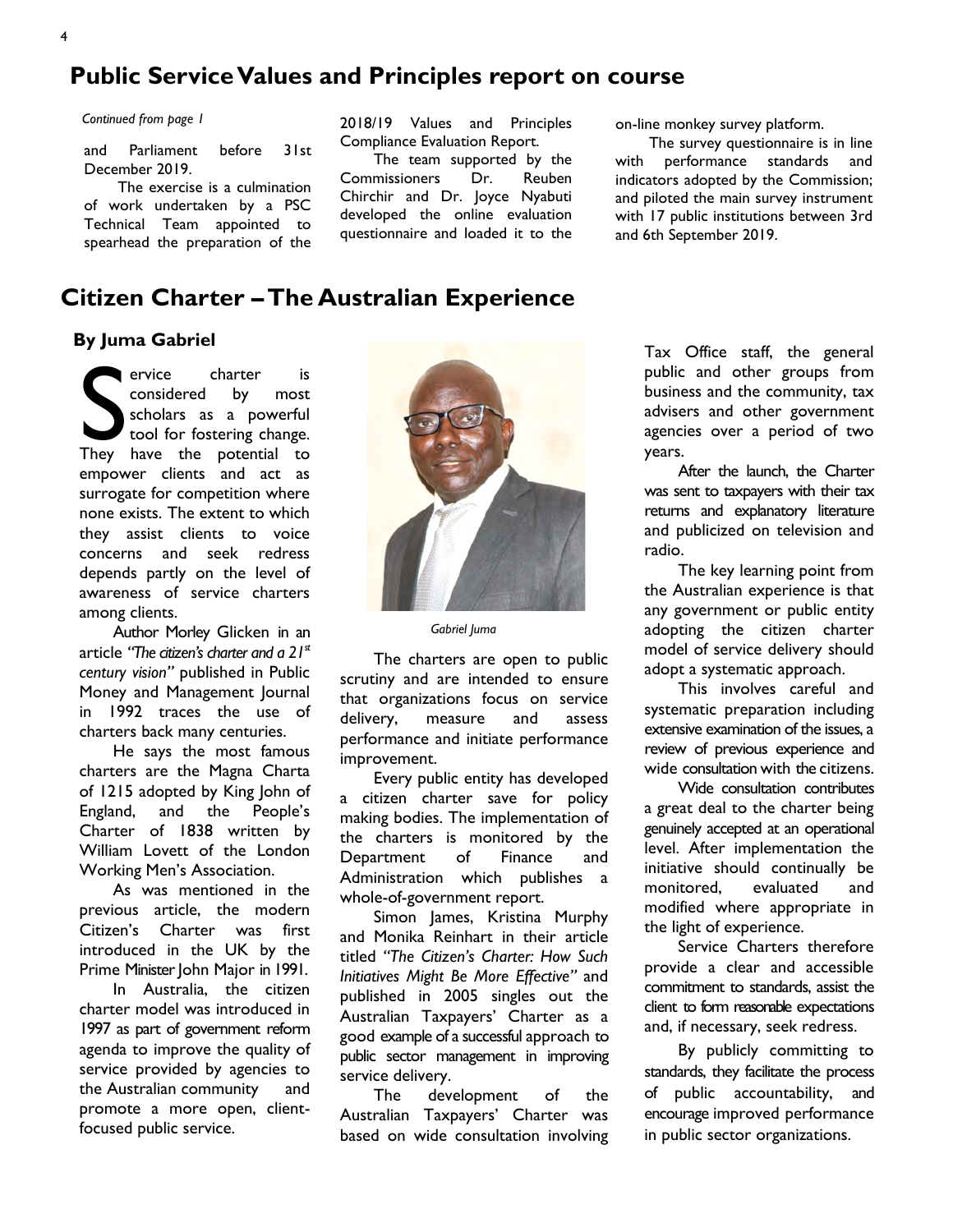## Controller of Budget position advertised

The correct of budget. he Public Service Commission has advertised for the position of Controller

The position which fell vacant after the expiry of Ms. Agnes Odhiambo's term was advertised on 27th August 2019. According to the

advertisement, for a person to be qualified for appointment, one has to be a citizen of Kenya; has extensive knowledge of public finance or at least ten years' experience in auditing public finance management; holds a degree in finance, accounting or economics from a university

recognized in Kenya; and meets the requirements of Chapter Six of the Constitution.

The Successful candidate will hold office for a period of eight years and shall not be eligible for re-appointment.

The advertisement will be closing on 9th September 2019.

# New Appointment at PSC



#### Mr. Gabriel Njuguna Kariuki - Senior Clerical Officer

r. Njuguna joined the Commission on  $14<sup>th</sup>$  August, 2019 from the Ministry of Interior and Coordination of National Government where he worked in HRM Compliment Control / Establishment unit.

M He holds a Bachelor of Arts in Political Science, Public Administration and sociology and Diploma in Human Resource Management from the University of Nairobi.

He has over 10 years' experience in the field of Human Resource Management in the public service.

## AAPScoms member states meet in Livingstone, Zambia

#### Continued from page 3

the General Assembly; advise, plan and facilitate the business of the General Assembly; Receive, review and consolidate reports from the Committees and make recommendations for the General Assembly; discuss activities, budgets and plans of the Association; Monitor and evaluate the implementation of the decisions of the General Assembly; and Source funding for the Association.

AAPSComs was established

on 9th April 2008 at the Speke Resort and Conference Centre in Kampala, Uganda through a Memorandum of Understanding signed between 20 African Public Services Commissions representing 15 countries in Africa.

The purpose of the Association is to collaborate, share experiences and best practices among Public Services Commissions in order to promote good governance and improve service delivery in the public

services of the continent.

Some of the objectives of the Association are to promote transparency, accountability and equity in pursuance of good governance, promote the increased use of information and communication technology and other innovations to improve public administration and management, enhance the working relationship at the political and administrative interface through the promotion of role-clarification.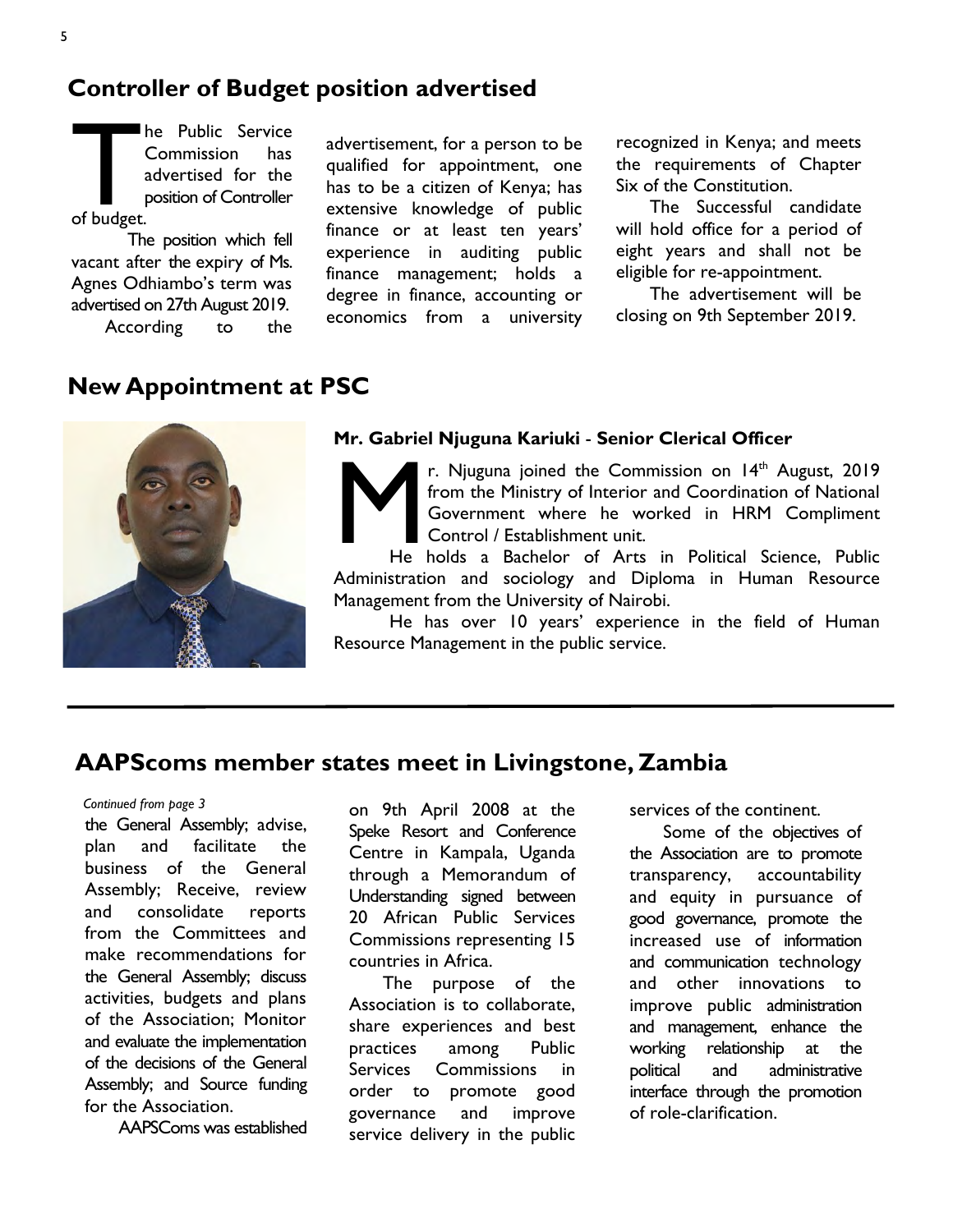## By Kenneth Muchira and Griffins **Omondi**

The level of obsession<br>
with the word<br>
'calories,' in fitness and<br>
health discussions<br>
among the general public is mind he level of obsession with the word 'calories,' in fitness and health discussions boggling.

The application of the word reveals that it is not only misunderstood, but largely misused especially by non-experts in the fitness profession

There is nothing wrong about calories as everyone actually needs them.

When we talk about the amount of calories in our foods, we are referring to the amount of energy in that food. A calorie is simply a measure of energy. It is a way of describing the amount of energy the body gets when you eat or drink a certain food or drink respectively.

Your body needs energy to carry out various functions both voluntary and involuntary. If you hate eating, you should at least be motivated by the fact that it is the calories in food that are responsible for your very existence.

Your body needs energy for practically everything: to breathe, digest, walk, talk, and even to think. In fact, your brain generally accounts for 20% of the body's total energy requirements.

The biggest misconception comes in when people assume that calories are a measure of weight. They are not. The connection lies in the balance of the amount of calories



L-R: Fitness consultants Griffins Omondi and Kenneth Muchira

you ingest versus what your body utilizes (commonly referred to as 'burning calories').

Calories are burnt through activity. The more activities you engage yourself in, the more calories you burn. If you eat too many calories and you fail to engage in enough activity for the body to use it all, the surplus is usually converted to fat and stored in the body. And just as you may have guessed, continuous storage of surplus calories eventually leads to weight gain.

Interestingly, the body automatically converts back the stored fat to energy when you engage in more energydemanding activities that cannot be sustained by the amount of calories you consume.

Therefore, for you to lose weight, you need to

engage in activities that demand more energy than you eat. The lack of enough calories from ingestion will prompt the body to turn to its fat reserves and convert them to energy.

This is basically your body eating on itself. As the fat reserves get depleted, so does your body weight go down.

That being said, the next time you are hitting the gym (I'm riding on the assumption that you know how a gym door looks like) do not get excited when you burn the exact number of calories that you had eaten. Unless of course you are working on maintaining your current weight situation.

Kenneth Muchira and Griffins Omondi are Fitness Consultants at the Public Service Commission.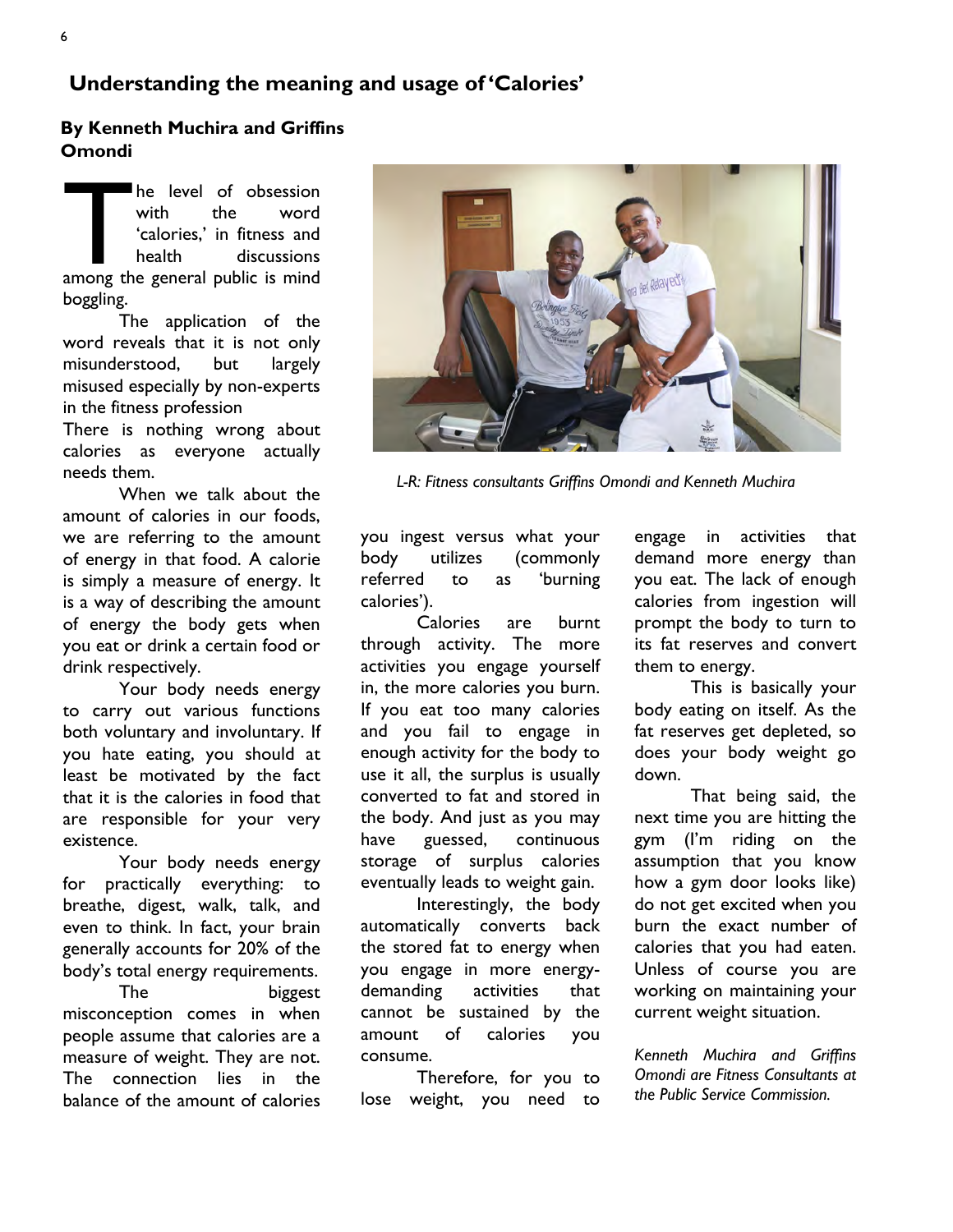# PICTORIAL: Public Service Internship Program (PSIP) interviews



Left- PSC Vice Chairperson Ms. Charity Kisotu (5th from left), pose for a group photo with some of Public Service Internship Program (PSIP) candidates at Kisumu National Polytechnic on 3rd September 2019

Right -PSC Commissioner Dr. Joyce Nyabuti addressing Public Service Internship Program (PSIP) candidates at Kenya Coast Polytechnic (KCP), Mombasa, on 3rd September 2019





Left- Some of the candidates awaiting to be interviewed for Public Service Internship Program (PSIP) positions at Machakos teachers College, Machakos, on 3rd September 2019

Right-Senior Secretary Ms. Eunice Kuria attending to Public Service Internship Program (PSIP) candidates at Rift Valley Institute of Science and Technology (RVIST), Nakuru